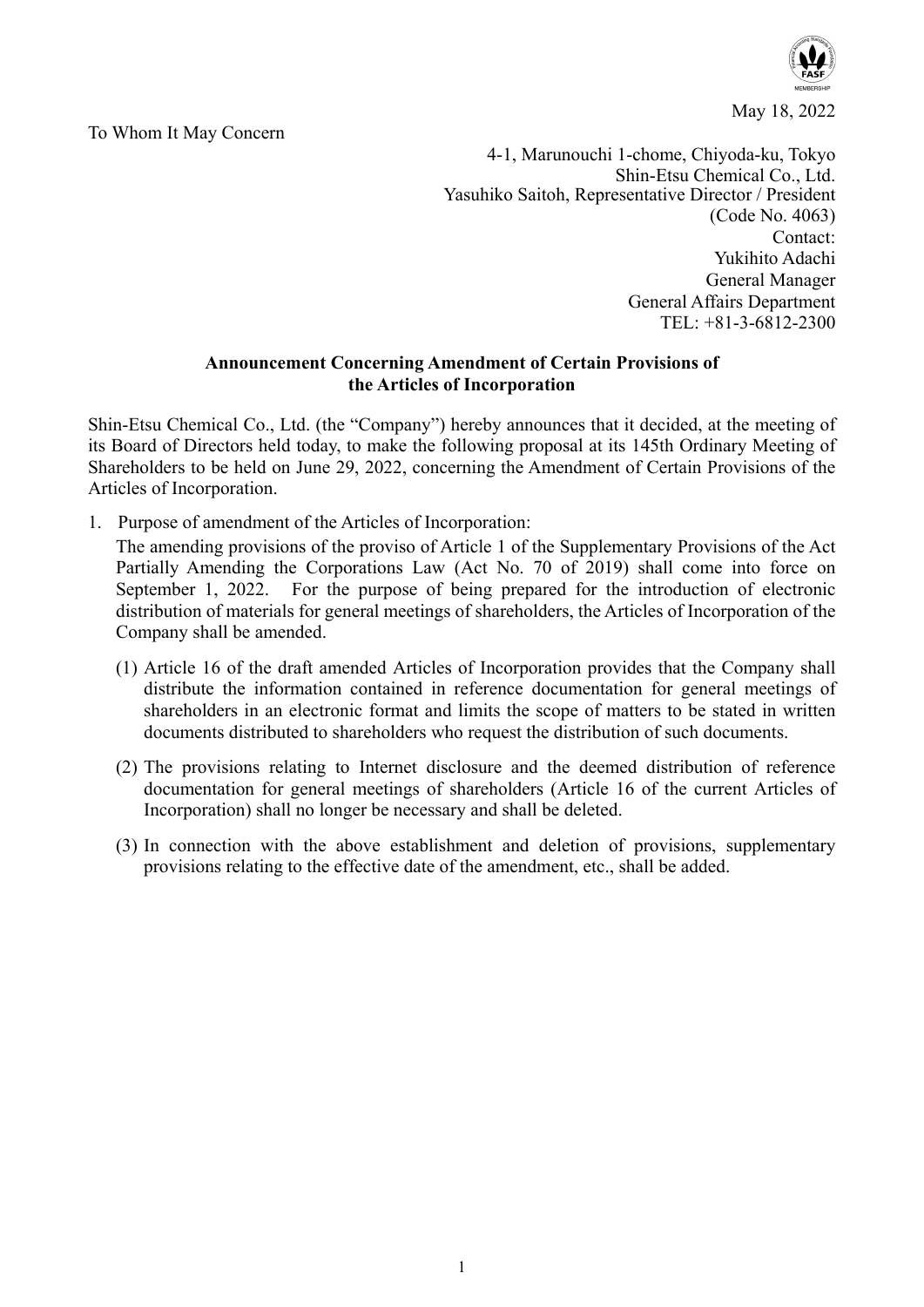## 2. Details of amendment of the Articles of Incorporation

(The proposed amended language is underlined.)

| Current                                                                                                                                                                                                                                                                                                                                                                                                                                                                                                                                                                                                                                                                              |                                                         | Proposed Amendment                                                                                                                                                                                                                                                                                                                                                                                                                                                                                                                                                                                                                                                                                                                                                                                                                                                                                                                                                                                                                                                                                                                                                                                                                                                                                 |
|--------------------------------------------------------------------------------------------------------------------------------------------------------------------------------------------------------------------------------------------------------------------------------------------------------------------------------------------------------------------------------------------------------------------------------------------------------------------------------------------------------------------------------------------------------------------------------------------------------------------------------------------------------------------------------------|---------------------------------------------------------|----------------------------------------------------------------------------------------------------------------------------------------------------------------------------------------------------------------------------------------------------------------------------------------------------------------------------------------------------------------------------------------------------------------------------------------------------------------------------------------------------------------------------------------------------------------------------------------------------------------------------------------------------------------------------------------------------------------------------------------------------------------------------------------------------------------------------------------------------------------------------------------------------------------------------------------------------------------------------------------------------------------------------------------------------------------------------------------------------------------------------------------------------------------------------------------------------------------------------------------------------------------------------------------------------|
| CHAPTER III. GENERAL MEETINGS OF<br><b>SHAREHOLDERS</b>                                                                                                                                                                                                                                                                                                                                                                                                                                                                                                                                                                                                                              | CHAPTER III. GENERAL MEETINGS OF<br><b>SHAREHOLDERS</b> |                                                                                                                                                                                                                                                                                                                                                                                                                                                                                                                                                                                                                                                                                                                                                                                                                                                                                                                                                                                                                                                                                                                                                                                                                                                                                                    |
| (Internet Disclosure & Deemed Distribution of<br>Reference Documentation for General Meetings of<br>Shareholders)<br>Article 16.<br>In<br>convening general<br>meetings<br>-of<br>shareholders, the Company may disclose<br>by way of the Internet, and in accordance<br>with the applicable Ministry of Justice<br>ordinance, information regarding the affairs<br>that the Company is required to record or<br>present in reference documents prepared<br>therefor and in its business reports, financial<br>and consolidated financial<br>statements<br>statements, and may deem these particulars<br>to have been distributed to shareholders as<br>a result of such disclosure. |                                                         | (Deleted)                                                                                                                                                                                                                                                                                                                                                                                                                                                                                                                                                                                                                                                                                                                                                                                                                                                                                                                                                                                                                                                                                                                                                                                                                                                                                          |
| (Newly added article)                                                                                                                                                                                                                                                                                                                                                                                                                                                                                                                                                                                                                                                                |                                                         | (Electronic Distribution, etc.)                                                                                                                                                                                                                                                                                                                                                                                                                                                                                                                                                                                                                                                                                                                                                                                                                                                                                                                                                                                                                                                                                                                                                                                                                                                                    |
| (Newly added article)                                                                                                                                                                                                                                                                                                                                                                                                                                                                                                                                                                                                                                                                | Article 16.<br>Article 1.<br>Article 2.                 | When convening general meetings of<br>shareholders, the Company shall distribute<br>the information contained in reference<br>documentation for general meetings of<br>shareholders in an electronic format.<br>Among the matters distributed in an<br>electronic format, the Company may omit<br>all or part of the matters specified in the<br>Ordinance of the Ministry of Justice in<br>documents<br>distributed<br>written<br>to<br>shareholders who request the distribution<br>of such documents by the record date for<br>the determination of voting rights.<br><b>Supplementary Provisions</b><br>The amendment of Article 16 of the<br>Articles of Incorporation shall come into<br>force on September 1, 2022 (hereinafter<br>referred to as the "Effective Date"), which<br>is the date of enforcement of the amending<br>provisions of the proviso of Article 1 of the<br>Supplementary Provisions of the Act<br>Partially Amending the Corporations Law<br>(Act No. 70 of 2019).<br>Notwithstanding the provisions of the<br>preceding Article, Article 16 (Internet<br>Disclosure & Deemed Distribution of<br>Reference Documentation for General<br>Meetings of Shareholders) of the Articles<br>of Incorporation shall remain effective<br>with regard to any general meeting of |
|                                                                                                                                                                                                                                                                                                                                                                                                                                                                                                                                                                                                                                                                                      | Article 3.                                              | shareholders held within six (6) months<br>from the Effective Date.<br>Articles 1 through 3 of the Supplementary<br>Provisions shall be deleted on (i) the date<br>which is $six(6)$ months after the Effective<br>Date, or (ii) the date which is three $(3)$<br>months after the date of a general meeting<br>shareholders referenced<br>in<br>of<br>the<br>preceding Article, whichever is later.                                                                                                                                                                                                                                                                                                                                                                                                                                                                                                                                                                                                                                                                                                                                                                                                                                                                                               |